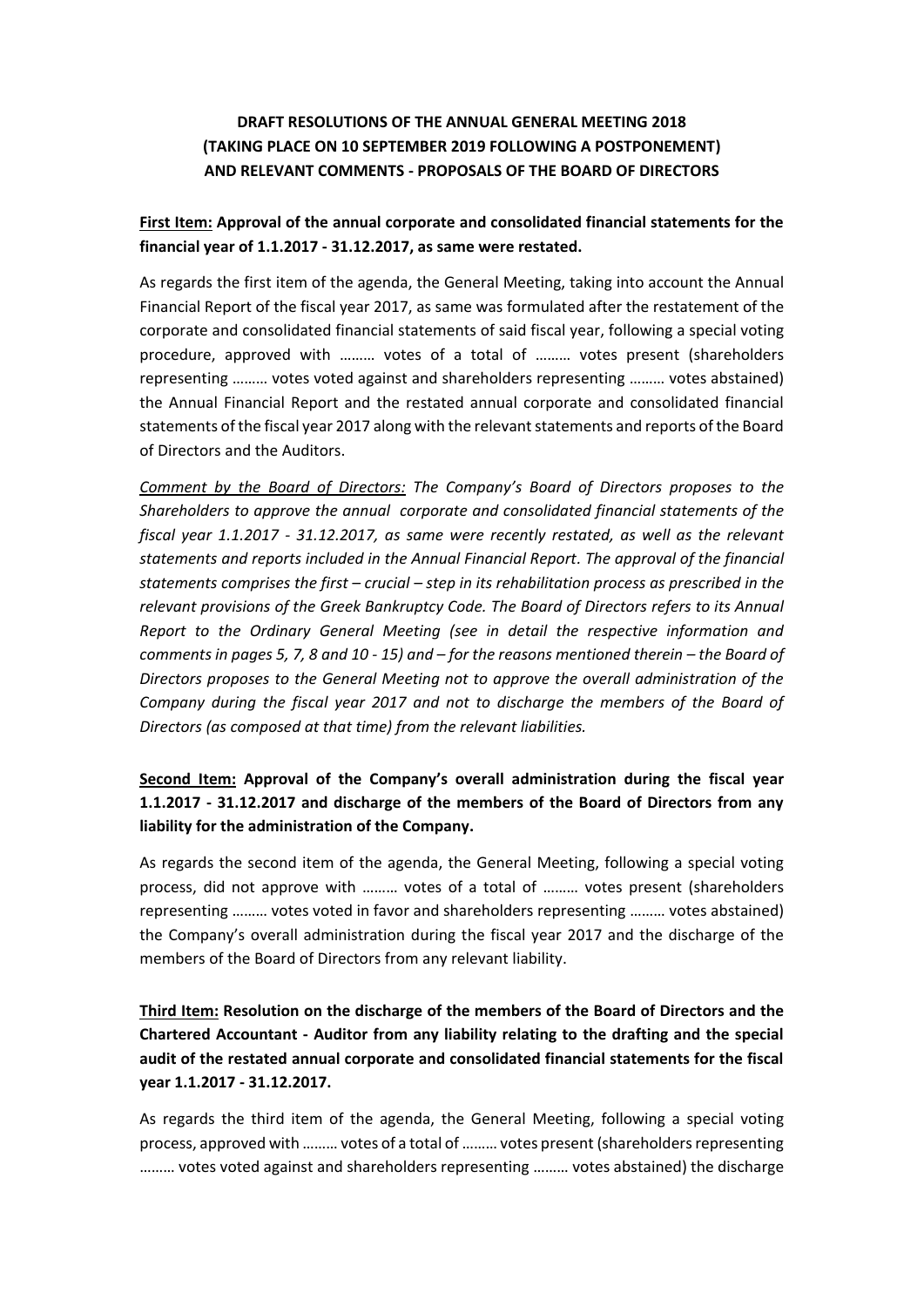of the members of the (current) Board of Directors and the Chartered Accountant - Auditor from any liability relating to the drafting and the special audit of the restated annual corporate and consolidated financial statements for the fiscal year 1.1.2017 - 31.12.2017.

## **Fourth Item: Election of the regular and the substitute Chartered Accountant - Auditor for the fiscal year 2018 and determination of their remuneration for such fiscal year.**

*Comment by the Board of Directors: The Company's Board of Directors will propose to the Shareholders during the General Meeting the election of the regular and the substitute Chartered Accountant - Auditor of the annual corporate and consolidated financial statements for the fiscal year 2018, who shall belong to one of the eight major auditing firms internationally.*

# **Fifth Item: Approval of all kinds of remuneration and compensation of the members of the Board of Directors paid during the fiscal year 2017 and pre-approval of all kinds of remuneration and compensation for the fiscal year 2018.**

As regards the fifth item of the agenda, the General Meeting, following a special voting process, approved with ……… votes of a total of ……… votes present (shareholders representing ……… votes voted against and shareholders representing ……… votes abstained) the remunerations and compensations, amounting to 1.271.091,35 EUR, paid during the fiscal year 2017 to members of the Board of Directors and approved in advance the remunerations and compensations for the fiscal year 2018 up to the amount of 1.249.634,84 EUR.

# **Sixth Item: Announcement of the election of new Board members in replacement of resigned members – Appointment of independent members of the Company's Board of Directors.**

As regards the sixth item of the agenda, the Company's Board of Directors announces to the Shareholders that:

(a) by virtue of the resolution of the Company's Board of Directors dated 27.12.2018 Mr. **Avraam Gounaris, son of Konstantinos**, was elected as a non-executive member and President of the Company's Board of Directors, replacing Mr. Nikolaos Kanellopoulos, son of Alexandros, who resigned;

(b) by virtue of the resolution of the Company's Board of Directors dated 25.1.2019, Mr. **Anastasios Frangou, son of Athanasios**, was elected as an executive member of the Board of Directors and Chief Executive Officer of the Company, replacing Mr. Narkisos Georgiadis, son of Vasilios, who resigned;

(c) by virtue of the resolution of the Company's Board of Directors dated 19.3.2019, Messrs. **Charalambos Kyrkos, son of Margaritis**, and **Byron Ballis, son of Nikolaos**, were elected as independent non-executive members of the Company's Board of Directors, replacing Messrs. Ilias Pentazos, son of Panagiotis, and Panagiotis Alexakis, son of Dimitrios, who resigned; and

(d) by virtue of the resolution of the Company's Board of Directors dated 20.6.2019, the following members were elected to the Company's Board of Directors: 1) Mr. **Nikolaos**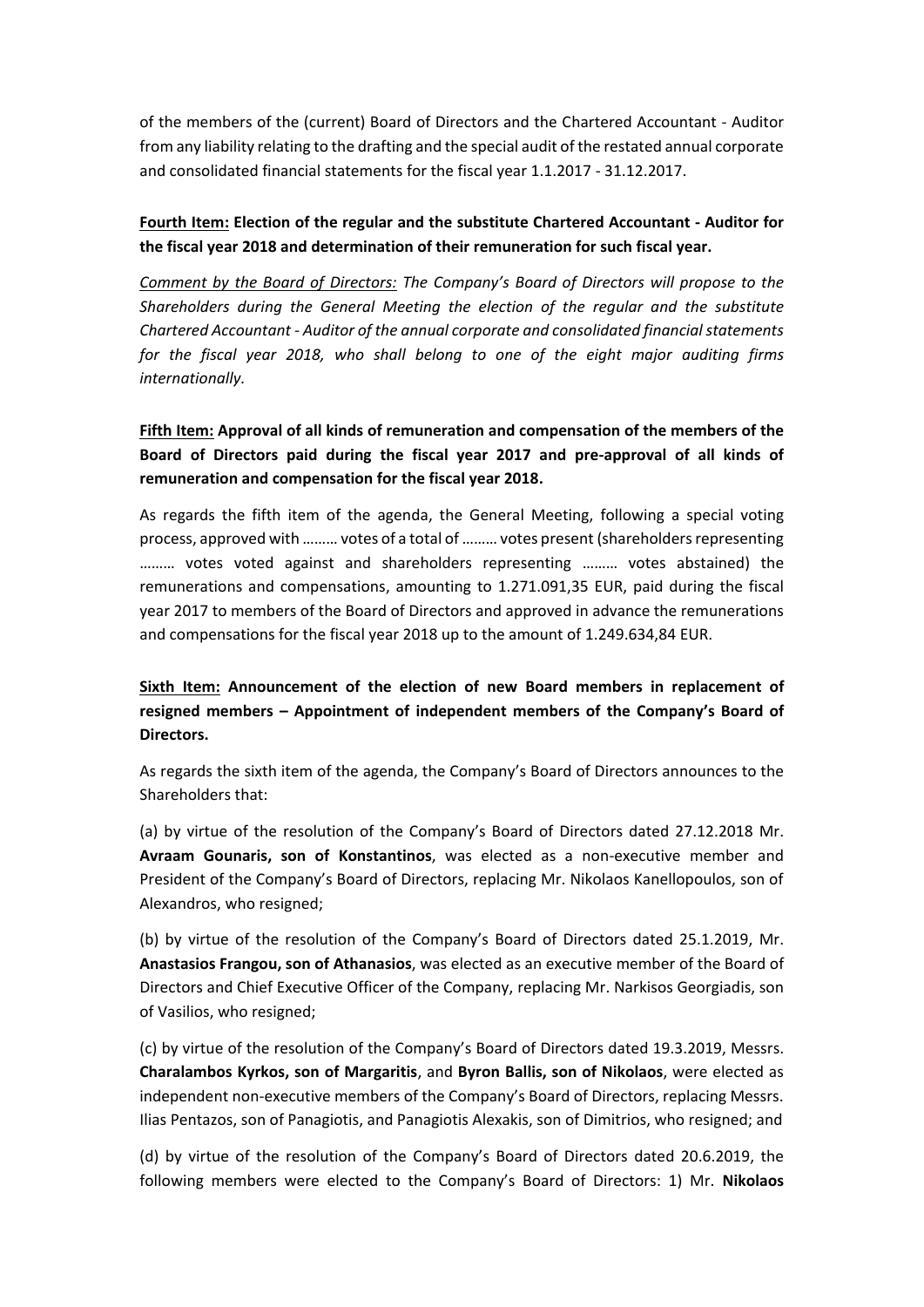**Kanellopoulos, son of Alexandros**, as a non-executive member, replacing Mr. Andreas Koutoupis, son of George, who resigned, 2) Mr. **George Samios, son of Anastasios**, as an executive member and Chief Executive Officer of the Company, replacing Mr. Anastasios Frangou, son of Athanasios, who resigned, 3) Mr. **Nikolaos Faldamis, son of Orestis**, as an independent non-executive member, replacing Mr. Byron Ballis, son of Nikolaos, who resigned, and 4) Mr. **Andreas Koutoupis, son of George**, as an independent non-executive member, replacing Mr. Charalampos Kyrkos, son of Margaritis, who resigned.

The General Meeting, following a special voting process, approved with ……… votes of a total of ……… votes present (shareholders representing ……… votes voted against and shareholders representing ……… votes abstained) the appointment of Messrs. **Konstantinos Angelopoulos**, son of George, **Andreas Koutoupis**, son of George, **George Kyriakos**, son of Konstantinos, **Konstantinos Kefalogiannis**, son of Patroklos - George, **Periklis Dontas**, son of Nikolaos, and **Nikolaos Faldamis**, son of Orestis, as independent members of the Board of Directors.

## **Seventh Item: Election of the members of the Audit Committee pursuant to article 44 of L. 4449/2017.**

As regards the seventh items of the agenda, the General Meeting, following a special voting process, with ……… votes of a total of ……… votes present (shareholders representing ……… votes voted against and shareholders representing ……… votes abstained) elected the following members of the Company's Audit Committee:

- 1. **Andreas Koutoupis**, son of George;
- 2. **Avraam Gounaris**, son of Konstantinos; and
- 3. **Nikolaos Faldamis**, son of Orestis.

**Eighth Item: Approval of the granting of guarantees, loans and liquidity facilities (including the participation in share capital increases) in favor and to companies affiliated (as per article 32 of L. 4308/2014) with the Company, in accordance with article 23A of C.L. 2190/1920, as in force until 31.12.2018.**

As regards the eighth item of the agenda, the General Meeting, following a special voting process, approved with ……… votes of a total of ……… votes present (shareholders representing ……… votes voted against and shareholders representing ……… votes abstained) the granting of guarantees, loans and liquidity facilities (including the participation in share capital increases) in favor and to companies affiliated – as per article 32 of L. 4308/2014 – with the Company.

## **Ninth Item: Amendment of paras. 1 and 4 of article 9 of the Company's Articles of Association**

As regards the tenth item of the agenda, the General Meeting, following a special voting process, approved with ……… votes of a total of ……… votes present (shareholders representing ……… votes voted against and shareholders representing ……… votes abstained), the amendment of paragraph 4 of article 9 of the Company's Articles of Association as follows: